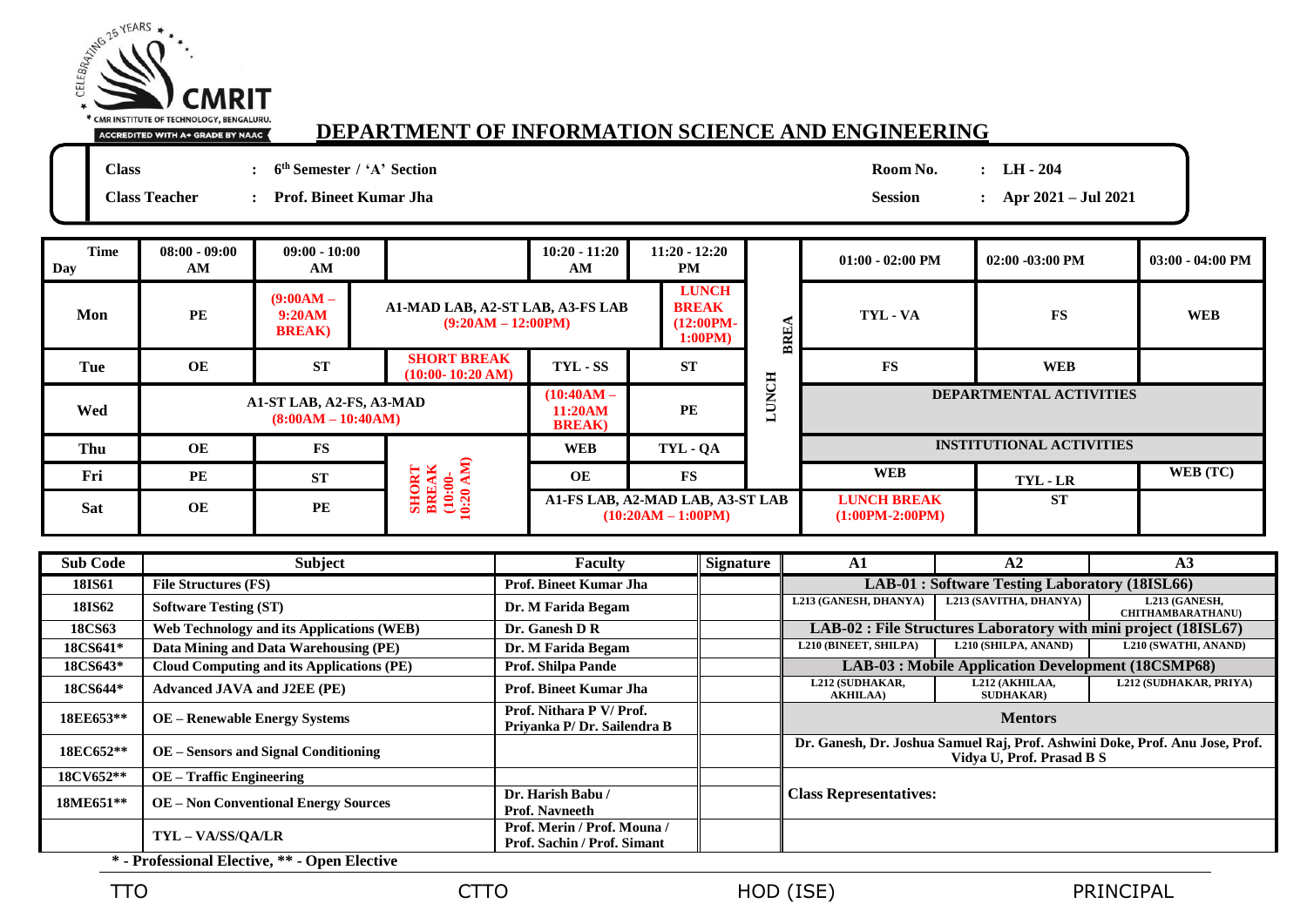

## **DEPARTMENT OF INFORMATION SCIENCE AND ENGINEERING**

|                    | 6 <sup>th</sup> Semester / 'B' Section (2018 SCHEME)<br><b>Class</b><br>Room No.<br>: $LH - 205$<br>: Apr $2021 - \text{Jul } 2021$<br><b>Class Teacher</b><br>Prof. Chithambarathanu M<br><b>Session</b> |               |                                                            |                                                                                                                        |                  |                                                                 |                                                                                           |                                                                |                                                                 |                                                                                           |  |
|--------------------|-----------------------------------------------------------------------------------------------------------------------------------------------------------------------------------------------------------|---------------|------------------------------------------------------------|------------------------------------------------------------------------------------------------------------------------|------------------|-----------------------------------------------------------------|-------------------------------------------------------------------------------------------|----------------------------------------------------------------|-----------------------------------------------------------------|-------------------------------------------------------------------------------------------|--|
| <b>Time</b><br>Day | $08:00 - 09:00 AM$<br>$09:00 - 10:00 AM$<br>10:20 - 11:20 AM                                                                                                                                              |               |                                                            | $11:20 - 12:20$<br><b>PM</b>                                                                                           | BREAK<br>:00 PM) | $01:00 - 02:00$ PM                                              | $02:00 - 03:00$ PM                                                                        | $03:00 - 04:00$ PM                                             |                                                                 |                                                                                           |  |
| Mon                | <b>PE</b>                                                                                                                                                                                                 | <b>FS</b>     |                                                            | <b>ST</b>                                                                                                              |                  | <b>WEB</b>                                                      | $\overline{a}$                                                                            | WEB (TC)                                                       | <b>WEB</b>                                                      | <b>TYL-VA</b>                                                                             |  |
| Tue                | OE                                                                                                                                                                                                        | TYL - SS      |                                                            | <b>FS</b>                                                                                                              |                  | <b>LUNCH</b><br><b>FS</b><br>(12:20)                            | B1-MAD LAB, B2-ST LAB, B3-FS LAB<br>$(1:00PM - 3:40PM)$<br><b>DEPARTMENTAL ACTIVITIES</b> |                                                                |                                                                 |                                                                                           |  |
| Wed                | <b>ST</b>                                                                                                                                                                                                 | TYL - QA      |                                                            | <b>SHORT BREAK</b><br>(10:00-10:20 AM)<br><b>ST</b><br><b>B1-ST LAB, B2-FS LAB, B3-MAD LAB</b><br>$(10:20AM - 1:00PM)$ |                  | <b>PE</b>                                                       |                                                                                           |                                                                |                                                                 |                                                                                           |  |
| Thu                | OE                                                                                                                                                                                                        | ST            |                                                            |                                                                                                                        |                  |                                                                 |                                                                                           | <b>INSTITUTIONAL ACTIVITIES</b>                                |                                                                 |                                                                                           |  |
| Fri                | PE                                                                                                                                                                                                        | <b>WEB</b>    |                                                            | <b>OE</b>                                                                                                              |                  | <b>BREAK</b><br>(12:20 -<br>01:00 PM)<br><b>LUNCH</b><br>TYL-LR |                                                                                           | <b>B1-FS LAB, B2-MAD LAB, B3-ST LAB</b><br>$(1:00PM - 3:40PM)$ |                                                                 |                                                                                           |  |
| Sat                | <b>OE</b>                                                                                                                                                                                                 | $\mathbf{PE}$ |                                                            | <b>FS</b>                                                                                                              |                  | <b>WEB</b>                                                      |                                                                                           |                                                                |                                                                 |                                                                                           |  |
| <b>Sub Code</b>    | <b>Subject</b>                                                                                                                                                                                            |               | <b>Faculty</b>                                             |                                                                                                                        | <b>Signature</b> |                                                                 | B1                                                                                        |                                                                | $\overline{B2}$                                                 | B <sub>3</sub>                                                                            |  |
| 18IS61             | <b>File Structures (FS)</b>                                                                                                                                                                               |               | <b>Prof. Prasad B S</b>                                    |                                                                                                                        |                  |                                                                 |                                                                                           |                                                                | LAB-01 : Software Testing Laboratory (18ISL66)                  |                                                                                           |  |
| 18IS62             | <b>Software Testing (ST)</b>                                                                                                                                                                              |               |                                                            | Prof. Chithambarathanu M                                                                                               |                  | L213 (CHITHAMBARATHANU,<br><b>SWATHI</b> )                      |                                                                                           |                                                                | L213 (CHITHAMBARATHANU,<br><b>GANESH)</b>                       | L213 (CHITHAMBARATHANU,<br><b>SHAHINA</b> )                                               |  |
| <b>18CS63</b>      | <b>Web Technology and its Applications</b><br>(WEB)                                                                                                                                                       |               | Prof. Priyadharshini A                                     |                                                                                                                        |                  |                                                                 |                                                                                           |                                                                | LAB-02 : File Structures Laboratory with mini project (18ISL67) |                                                                                           |  |
| 18CS641*           | Data Mining and Data Warehousing (PE)                                                                                                                                                                     |               | Dr. M Farida Begam                                         |                                                                                                                        |                  |                                                                 | L210 (PRASAD, SWATHI)                                                                     | L210 (PRASAD, ANAND)<br>L210 (SWATHI, ANAND)                   |                                                                 |                                                                                           |  |
| 18CS643*           | <b>Cloud Computing and its Applications (PE)</b>                                                                                                                                                          |               | Prof. Shilpa Pande                                         |                                                                                                                        |                  | LAB-03 : Mobile Application Development (18CSMP68)              |                                                                                           |                                                                |                                                                 |                                                                                           |  |
| 18CS644*           | <b>Advanced JAVA and J2EE (PE)</b>                                                                                                                                                                        |               |                                                            | Prof. Bineet Kumar Jha                                                                                                 |                  |                                                                 | L212 (PRIYA, AKHILAA)<br>L212 (PRIYA, SUDHAKAR)                                           |                                                                |                                                                 | L212 (PRIYA, AKHILAA)                                                                     |  |
| 18EE653**          | <b>OE</b> – Renewable Energy Systems                                                                                                                                                                      |               |                                                            | Prof. Nithara P V/Prof.<br>Privanka P/Dr. Sailendra B                                                                  |                  |                                                                 | <b>Mentors</b>                                                                            |                                                                |                                                                 |                                                                                           |  |
| 18EC652**          | <b>OE</b> – Sensors and Signal Conditioning                                                                                                                                                               |               |                                                            |                                                                                                                        |                  |                                                                 |                                                                                           |                                                                | Chithambarathanu M                                              | Prof. Priyadharshini A, Dr. Shahina Parveen, Dr. Shreekanth Prabhu, Prof. Swathi Y, Prof. |  |
| 18CV652**          | <b>OE</b> - Traffic Engineering                                                                                                                                                                           |               |                                                            |                                                                                                                        |                  |                                                                 | <b>Class Representatives:</b>                                                             |                                                                |                                                                 |                                                                                           |  |
| 18ME651**          | <b>OE</b> – Non Conventional Energy Sources                                                                                                                                                               |               | Dr. Harish Babu /<br><b>Prof. Navneeth</b>                 |                                                                                                                        |                  |                                                                 |                                                                                           |                                                                |                                                                 |                                                                                           |  |
|                    | TYL-VA/SS/QA/LR                                                                                                                                                                                           |               | Prof. Merin / Prof. Mouna /<br>Prof. Sachin / Prof. Simant |                                                                                                                        |                  |                                                                 |                                                                                           |                                                                |                                                                 |                                                                                           |  |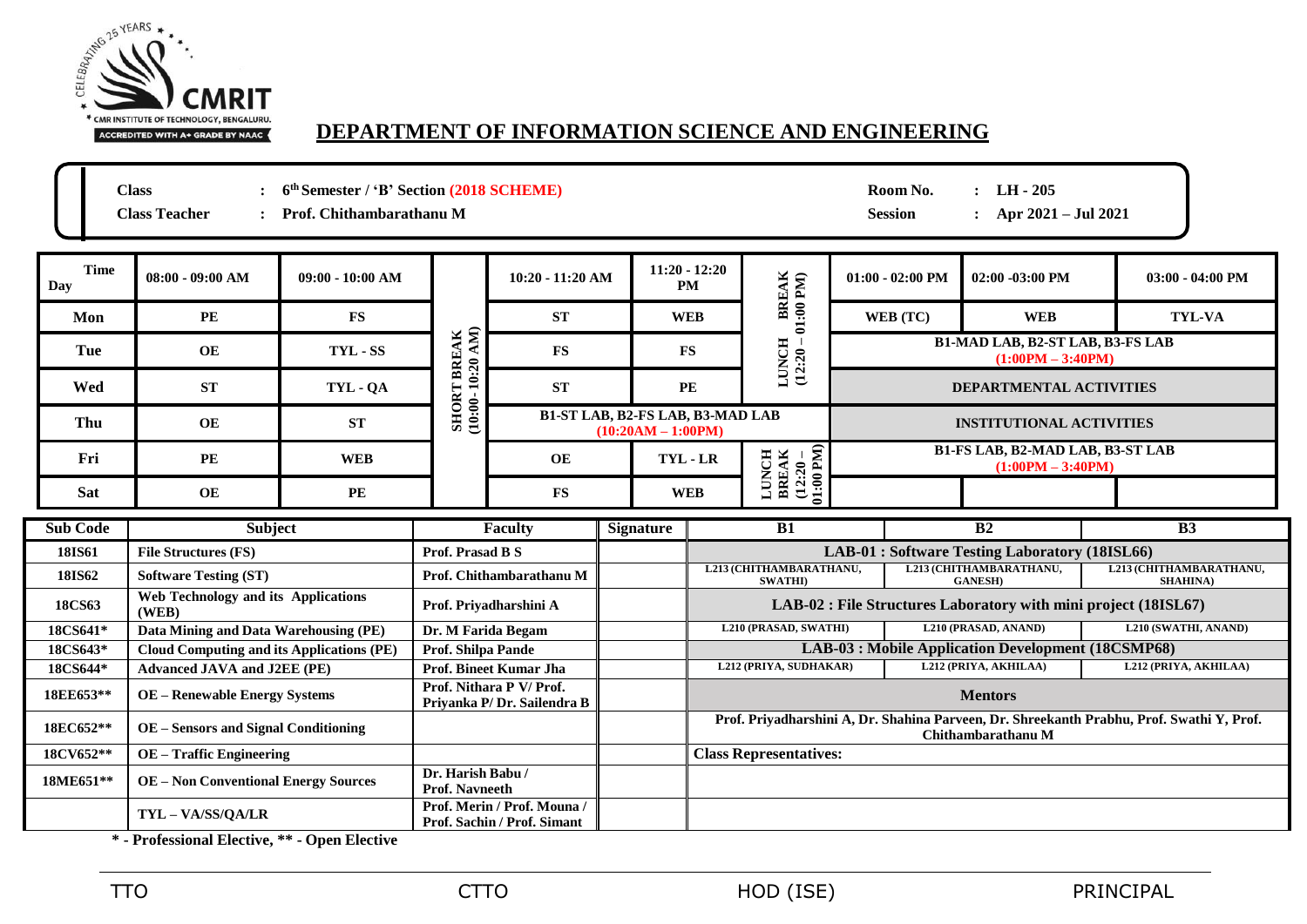

## **DEPARTMENT OF INFORMATION SCIENCE AND ENGINEERING**

**Class : 6 th Semester / 'B' Section (2017 SCHEME) Room No. : LH - 205**

**Class Teacher : Prof. Chithambarathanu M Session : Apr 2021 – Jul 2021**

| <b>Time</b><br><b>Day</b> | $08:00 - 09:00 AM$                                 | $09:00 - 10:00 AM$                                         |                                        | $10:20 - 11:20 AM$   | $11:20 - 12:20$ PM            |                                                | $01:00 - 02:00$ PM                            | $02:00 - 03:00 \text{ PM}$              | $03:00 - 04:00$ PM                                              |  |  |
|---------------------------|----------------------------------------------------|------------------------------------------------------------|----------------------------------------|----------------------|-------------------------------|------------------------------------------------|-----------------------------------------------|-----------------------------------------|-----------------------------------------------------------------|--|--|
| Mon                       | PE                                                 | $\mathbf{FS}$                                              |                                        | <b>ST</b>            | <b>CNS</b>                    |                                                | <b>CNS</b>                                    | <b>OS</b>                               | TYL - VA                                                        |  |  |
| Tue                       | OE                                                 | $\mathbf{FS}$                                              | <b>SHORT BREAK</b><br>(10:00-10:20 AM) | <b>FS</b>            | TYL - SS                      | BREAK<br>:00 PM)                               | <b>B3-FS LAB</b><br>$(1:00PM - 3:40PM)$       |                                         |                                                                 |  |  |
| Wed                       | <b>ST</b>                                          | TYL - QA                                                   |                                        | <b>ST</b>            | PE                            | Ξ                                              | <b>DEPARTMENTAL ACTIVITIES</b>                |                                         |                                                                 |  |  |
| Thu                       | OE                                                 | <b>ST</b>                                                  |                                        |                      |                               | $LUNCH$<br>(12:20 -                            |                                               | <b>INSTITUTIONAL ACTIVITIES</b>         |                                                                 |  |  |
| Fri                       | <b>PE</b>                                          | <b>OS</b>                                                  |                                        | OE                   | TYL - LR                      |                                                |                                               | <b>B3-ST LAB</b><br>$(1:00PM - 3:40PM)$ |                                                                 |  |  |
| <b>Sat</b>                | OE                                                 | $\mathbf{PE}$                                              |                                        | $\mathbf{FS}$        | <b>OS</b>                     |                                                | <b>CNS</b>                                    | <b>OS</b>                               | <b>CNS</b>                                                      |  |  |
| <b>Sub Code</b>           | <b>Subject</b>                                     |                                                            |                                        | <b>Faculty</b>       |                               | <b>Signature</b>                               | <b>B1</b>                                     | B2                                      | <b>B3</b>                                                       |  |  |
| 17CS61                    | Cryptography, Network Security and Cyber Law (CNS) |                                                            | Prof. Shanthi M B                      |                      |                               | LAB-01 : Software Testing Laboratory (17ISL67) |                                               |                                         |                                                                 |  |  |
| 17IS62                    | <b>File Structures (FS)</b>                        |                                                            |                                        | Prof. Prasad B S     |                               |                                                |                                               |                                         | L213 (CHITHAMBARATHANU,<br><b>SHAHINA</b> )                     |  |  |
| 17IS63                    | <b>Software Testing (ST)</b>                       |                                                            |                                        |                      | Prof. Chithambarathanu M      |                                                |                                               |                                         | LAB-02 : File Structures Laboratory with mini project (17ISL68) |  |  |
| 17CS64                    | <b>Operating Systems (OS)</b>                      |                                                            |                                        | Dr. Savitha Hiremath |                               |                                                |                                               |                                         | L210 (SWATHI, ANAND)                                            |  |  |
| 17CS651*                  | PE - Data Mining and Data Warehousing              |                                                            |                                        | Dr. M Farida Begam   |                               |                                                | <b>Mentors</b>                                |                                         |                                                                 |  |  |
| 17CS661**                 | <b>OE</b> – Mobile Application Development (MAD)   |                                                            |                                        | Dr. Sudhakar K N     |                               |                                                | Dr. Ganesh, Prof. Vidya U, Dr. M Farida Begam |                                         |                                                                 |  |  |
|                           | TYL-VA/SS/QA/LR                                    | Prof. Merin / Prof. Mouna /<br>Prof. Sachin / Prof. Simant |                                        |                      | <b>Class Representatives:</b> |                                                |                                               |                                         |                                                                 |  |  |